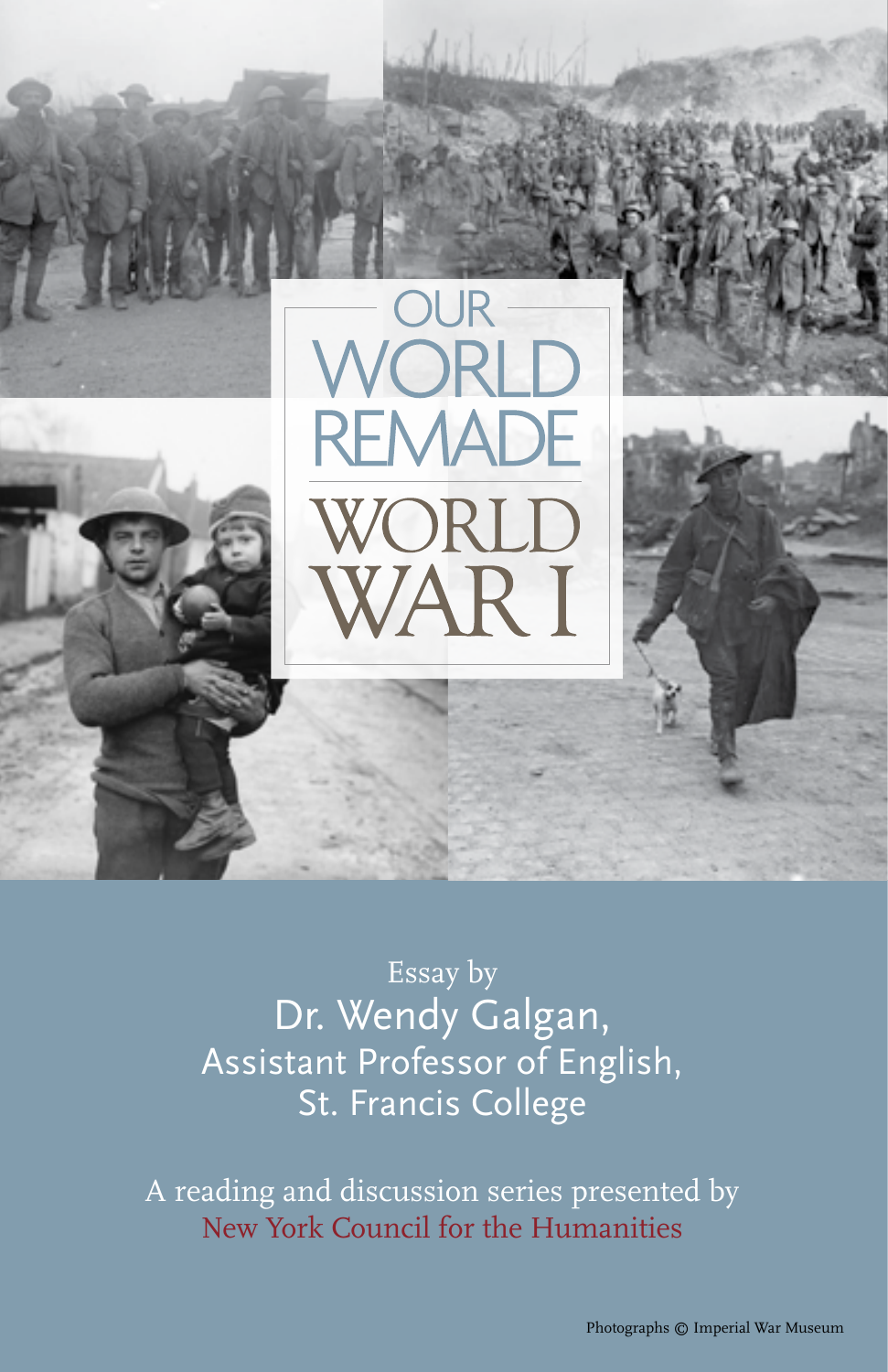

**Our World Remade: The Great War** Wendy Galgan, Ph.D.

When H.G. Wells described The Great War as "the war to end war," his phrase had a resonance that it cannot have today. Indeed, when people refer to World War I now as "the war to end war" (or, more commonly, as "the war to end all wars") it is with irony; it could not be otherwise, given everything that has occurred between 1918 and today.

Yet when we immerse ourselves in the history of The Great War, when we allow ourselves to see the conflict through the eyes of those who were there, the hope that this could actually have been the war to end war no longer seems so farfetched. The battles themselves were so terrible, the damage wrought so horrendous, that it seemed impossible that humankind could ever consider going to war again after the end of World War I. The difficulty for us, as modern readers, is that war did, in fact, not end. So how do we begin to try and make sense of The Great War and its aftermath?

During World War I, and in the years that followed, authors and historians have struggled to come to terms with what happened, with the terrors of the battlefield, and with the sociological and political upheaval caused by the conflict. So much of what happened during the war was 'new,' from the months-long battles and the carnage wrought by new war technologies, to the dehumanizing effects of the horrors that civilians and especially soldiers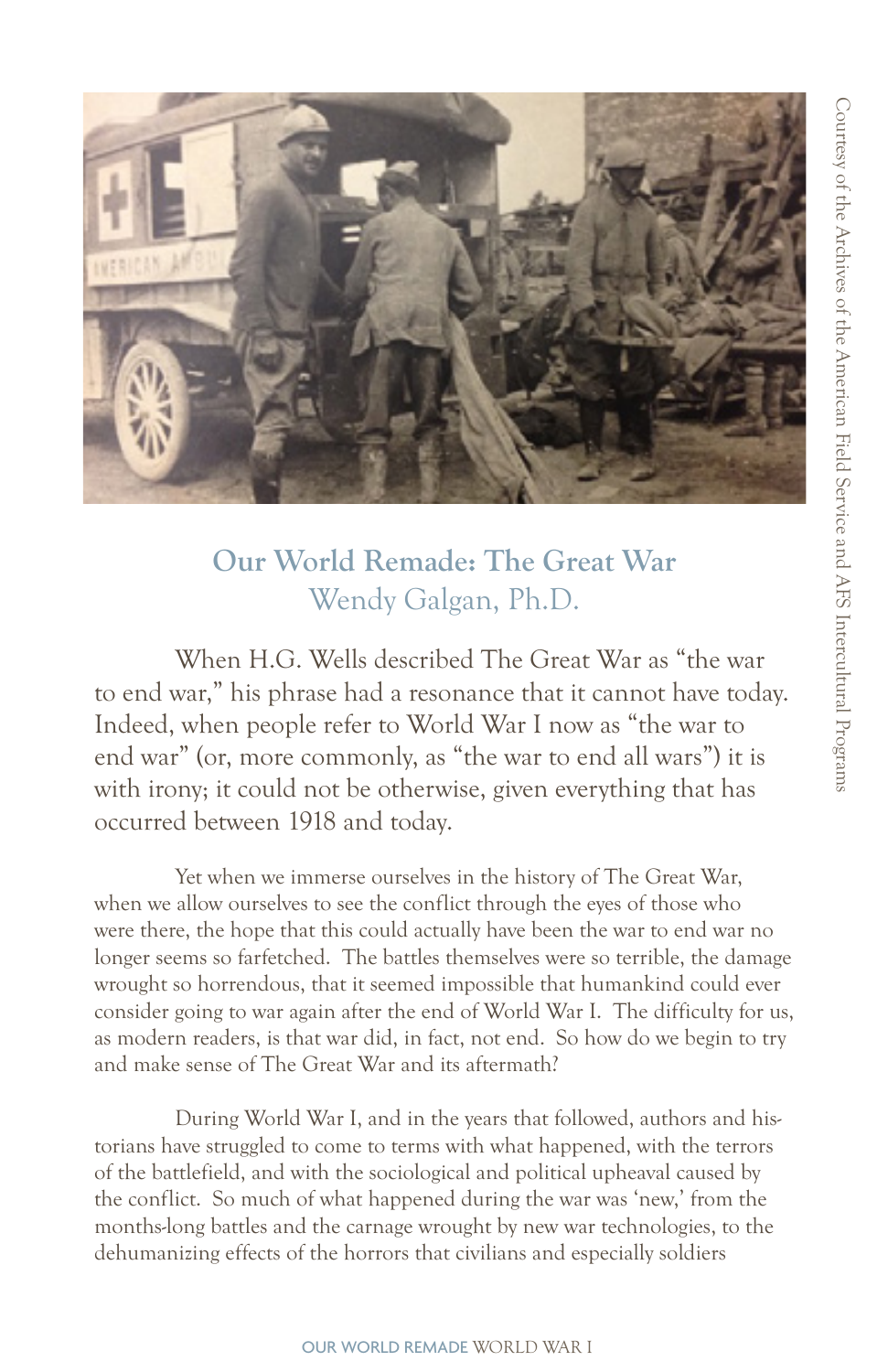witnessed. Society had not yet developed a vocabulary for dealing with these issues; it was up to authors to articulate people's initial responses to the war, both as it was raging and in the years that followed.

Some authors were eyewitnesses, writing letters and field reports detailing their experiences, as well as producing official documents pertaining to the war, its inception and its aftermath. These works give us the immediacy of the battlefield and a personal connection to events as they played out. Short stories and novels allow us, through their characters, to make a personal connection as well; while this can be an excellent way for readers to engage with historical events, it is important to keep in mind that, no matter how vividly a character is depicted, she is, in the end, just a fictional character. Historians writing many years later give us a perspective tempered by time. They have the luxury of hindsight and can bring together many different aspects of the events they are depicting, but of course they generally have no direct, personal knowledge of the event.

Then there are the poets.

Indeed, World War I could be called 'The Poets' War.' So much of what we know about The Great War, the horror and despair, the pathos and chaos and confusion, has been evoked through poetry. This is not to say that World War I poets spoke with a unified voice. Some poets were for the war, issuing their own calls to arms as 1914 approached and urging their fellow countrymen to continue on as the fighting dragged on year after year. Yet it is the other poetic voices, the voices that urged their countrymen to witness who are perhaps best remembered. These are the poets who laid bare the raw emotions of the soldier on the battlefield, who brought to horrible life the terrible tolls that mechanized warfare took on those who experienced it.

All of the texts in this series, arranged over six themed sessions, have been selected to help participants come to understand how The Great War remade the world, not only during the terrible years of 1914 to 1918 but also in the years that followed. The sessions are arranged in (roughly) chronological order, with texts chosen not only to illustrate each session's theme but also to be in conversation with the themes of the other sessions.

A century after the outbreak of The Great War, we are still struggling to come to terms with the conflict and its aftermath; to understand the impact the war had on human lives and human endeavors; and to comprehend why "the war to end war" did not, ultimately, do so. Just as the participants in, and survivors of, World War I did, we continue to try to make sense of the senseless.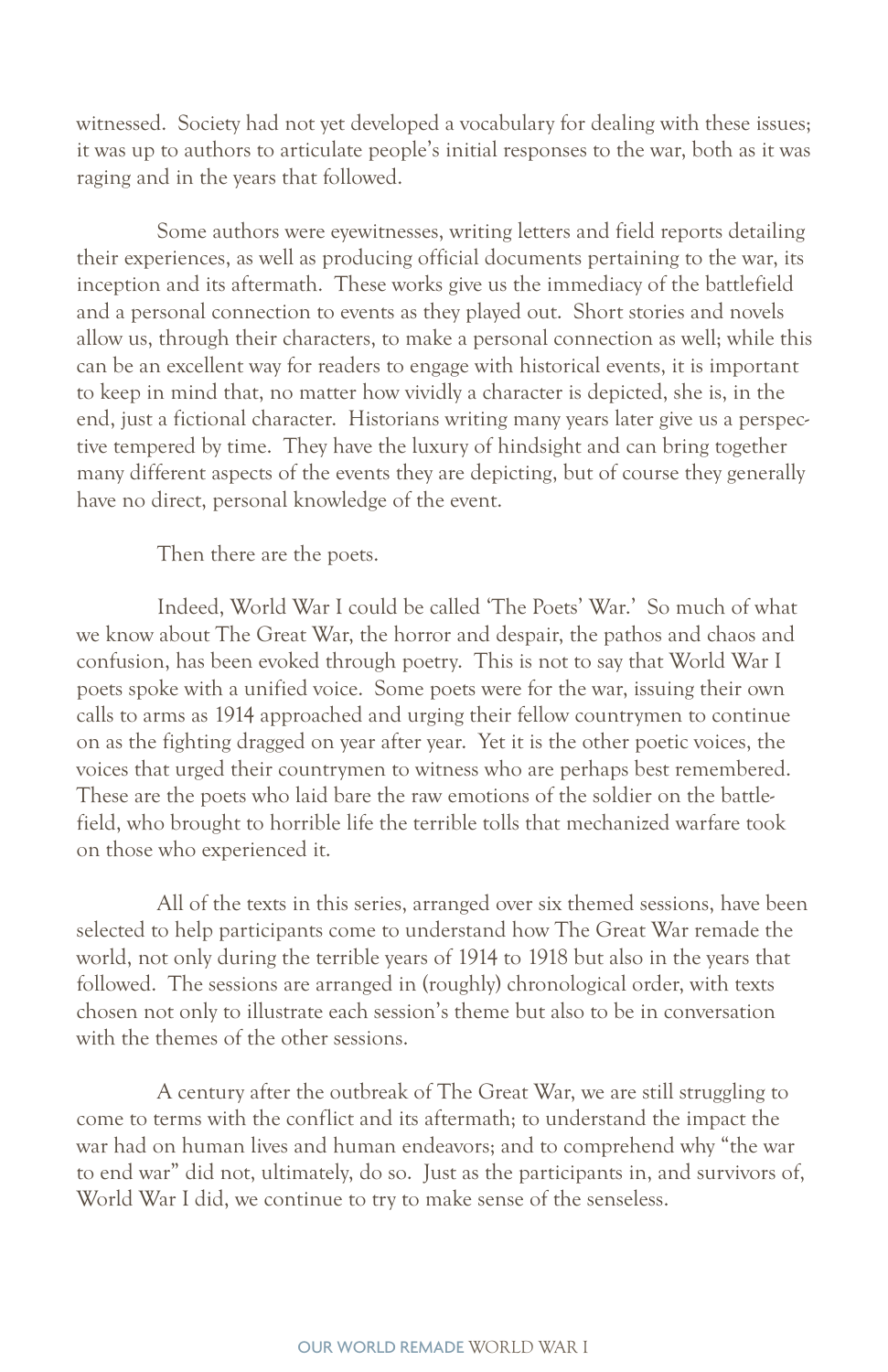## Session One**: The War to End All Wars**

Novels help readers gain rich and enlightening insights about warfare, and perhaps no novel better expresses the horror and dehumanizing effect of war than Erich Maria Remarque's novel *All Quiet on the Western Front*. Long hailed as the anti-war novel, *All Quiet on the Western Front* is based on Remarque's own experiences as a soldier in the German army during World War I. The novel is a blistering attack on misguided patriotism and the destructive nationalism that can arise when patriotism is used as a means to control a country's populace. Remarque looks unflinchingly at how quickly patriotism gives way to cynicism once a soldier reaches the battlefield. He examines the dehumanizing effect of warfare in general and the technological and emotional horrors specific to World War I. Survival is all, yet most do not survive.

*All Quiet on the Western Front* provides an excellent introduction to the themes Our World Remade will examine, allowing participants to enter the bloody world of battle by showing them World War I through the eyes of an increasingly disillusioned and despairing German soldier.

## Session Two: **The Call to Arms (and Its Dissenters)**

As the 19th century drew to a close and the 20th century began, nationalism was on the rise throughout Europe, with German and Italian unification at the forefront. Social Darwinism (very loosely based on Charles Darwin's theory of natural selection) began to take hold as a 'scientific' theory that proved the superiority of one group of people over another. Countries began seeking new alliances and developing newer and better technological methods for waging war; "The Treaty of Vienna" and "The Hague Conventions" provide an overview of the political and national entanglements that, ironically, many hoped would prevent a European war.

There is no one issue that can be called the cause of The Great War. International tensions, the desire of countries to expand into new territories, monetary policies and the rise of nationalism all played a role. What can be said is that the 1914 assassination of Archduke Franz Ferdinand of Austria-Hungary (who, with his wife, was killed by a Bosnian nationalist) was the spark that ignited the powder keg of Europe.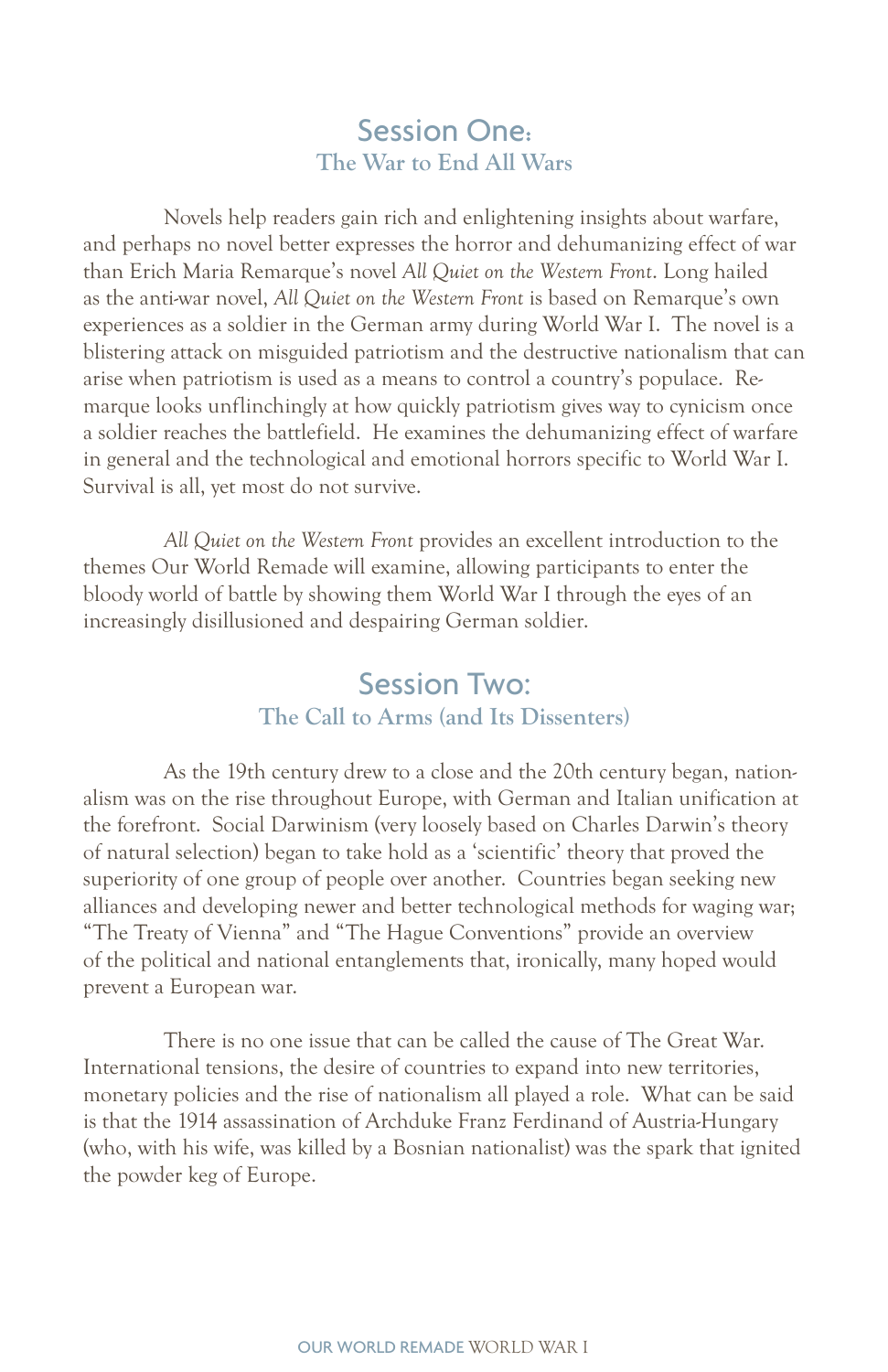Writers such as F. T. Marinetti and Charles Mangin were planning for war, even encouraging the outbreak of fighting, but as the call to arms grew louder throughout Europe, there were also dissenting voices. Bertha von Suttner, who was awarded the Nobel Peace Prize in 1905 for her anti-war work, fictionalized her own wartime experiences in the novel *Lay Down Your Arms*, hoping that moments such as the death of the narrator's husband would help her readers understand not only the effect of war on the soldiers who fight but also on their loved ones at home. And in *The War in the Air*, published in 1908, H.G. Wells envisioned the "special peculiarities of aerial warfare" and the ways in which new technologies might be put to use on the battlefield.

Many of the voices raised in opposition to the oncoming war were those of the age's poets; it was during World War I that writers such as A. E. Houseman, Wilfred Owen and Robert Graves wrote some of their best works. In the years before 1914, poets were calling upon people to heed the possibility of a great conflict on the horizon. Geoffrey Faber's "The Eve of War" imagines a nighttime London where people are living beneath the threat of the coming conflict, a threat that is palpable to Londoners if they would only pay attention. Of course, not all poets opposed the upcoming war; in "The Trumpet," for example, Edward Thomas issues the call to "Rise up, rise up" and hear the call to arms, to "arise" in response to the trumpeter's summons. Throughout this Poets' War, writers would attempt to come to grips with the overwhelming and often conflicting emotions engendered by events both at home and on the battlefront.

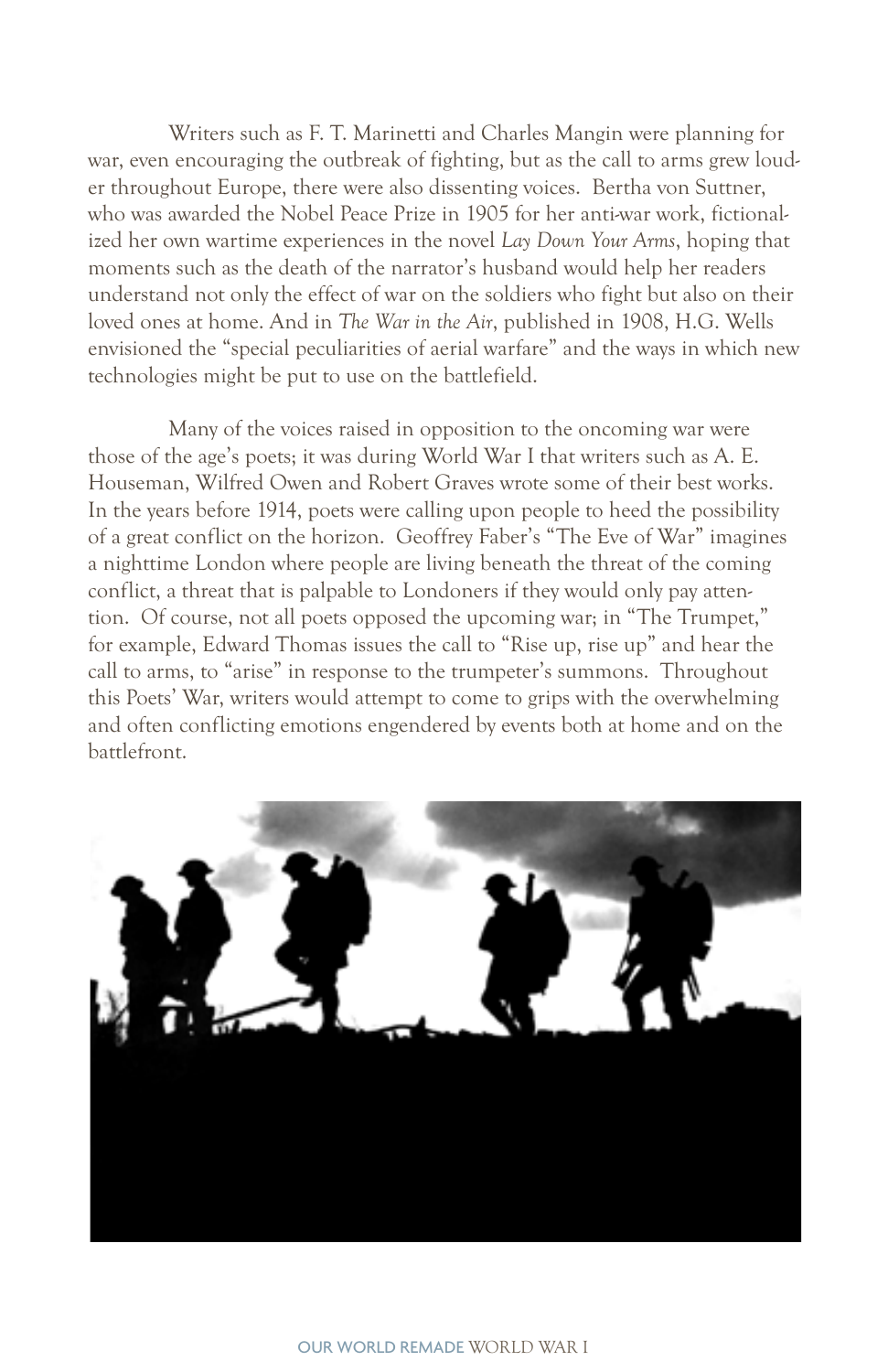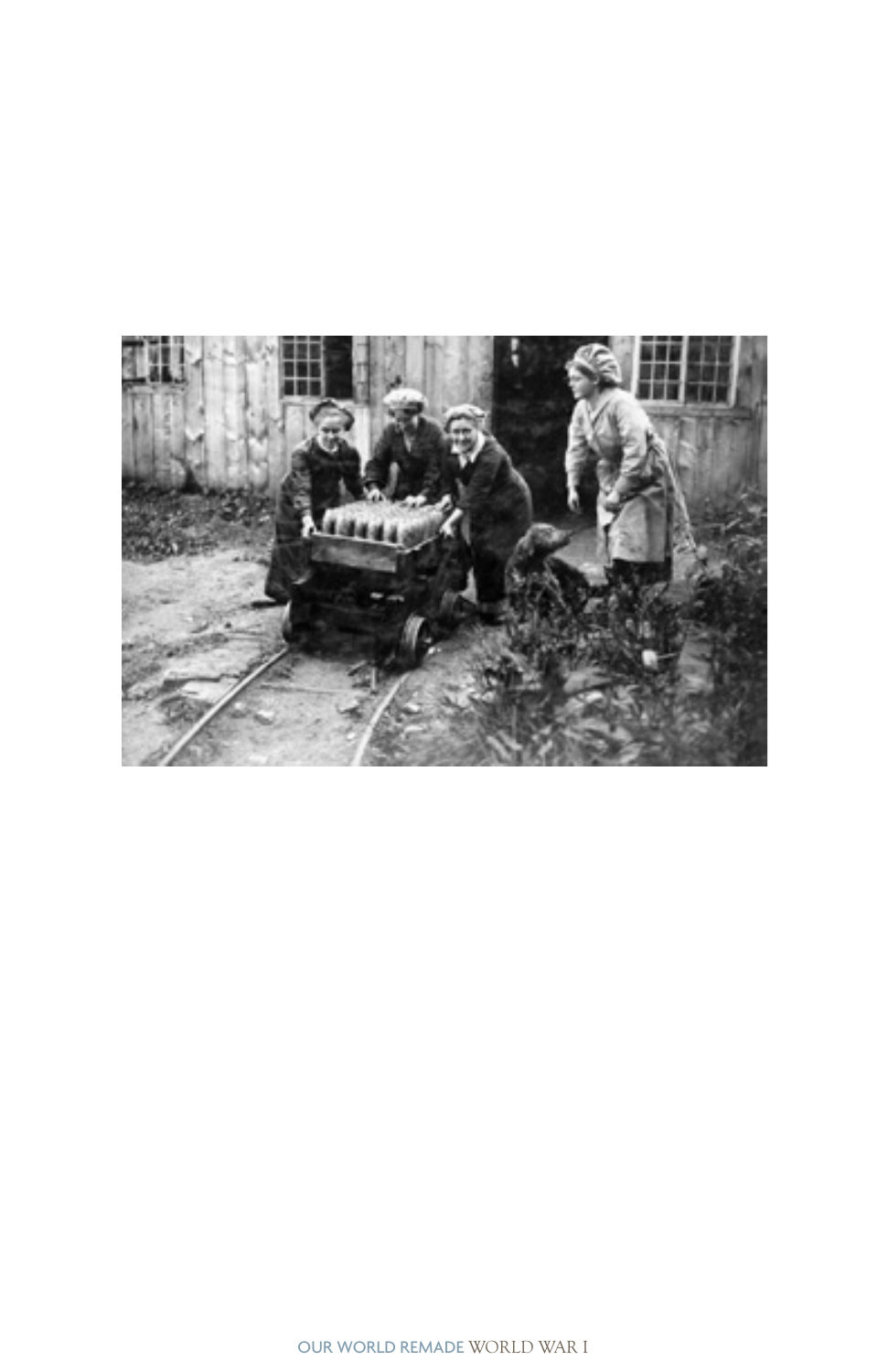# Session Three: **Incalculable Losses: The Battle of Verdun**

As with any war, there are certain battles that take on near-mythic proportions. In World War I, one such battle was fought in Verdun (February 21 to December 18, 1916). In this session, participants will focus on the Battle of Verdun by reading Paul Jankowski's *Verdun: The Longest Battle of the Great War*. Using both German and French sources, Jankowski provides fresh insights by combining an examination of military tactics and results with the personal experiences of soldiers and their commanding officers. All the issues raised by Remarque's fiction are addressed in this non-fiction account of the Battle of Verdun.

Germany launched the attack on Verdun, an area surrounded by a ring of underground forts, to "bleed France white," believing that the French would have no choice militarily but to defend the forts. The idea that France would fight to the last man assumed that French soldiers were weaker, less effective fighters than the Germans and would take massive casualties without inflicting much damage on German troops. This proved not to be the case.

Jankowski skillfully and effectively portrays the horrors of modern warfare, which he characterizes as "a technocratic Moloch devouring its children." Under constant assault, Verdun became a "necropolis," continually shaking from massive artillery fire. Men were losing hope, disillusioned by what they saw as inept leadership and demoralized by the effects of trench warfare at its worse. The living and the dead shared underground shelter in fort galleries and the Tunnel de Tavannes, where corpses and wounded soldiers, livestock and active troops shared the same unsanitary spaces.

A battle of attrition, Verdun lasted for 10 months, with close to a million casualties. When it finally ended, French troops had retaken all the ground they initially lost; effectively, the front lines remained unchanged.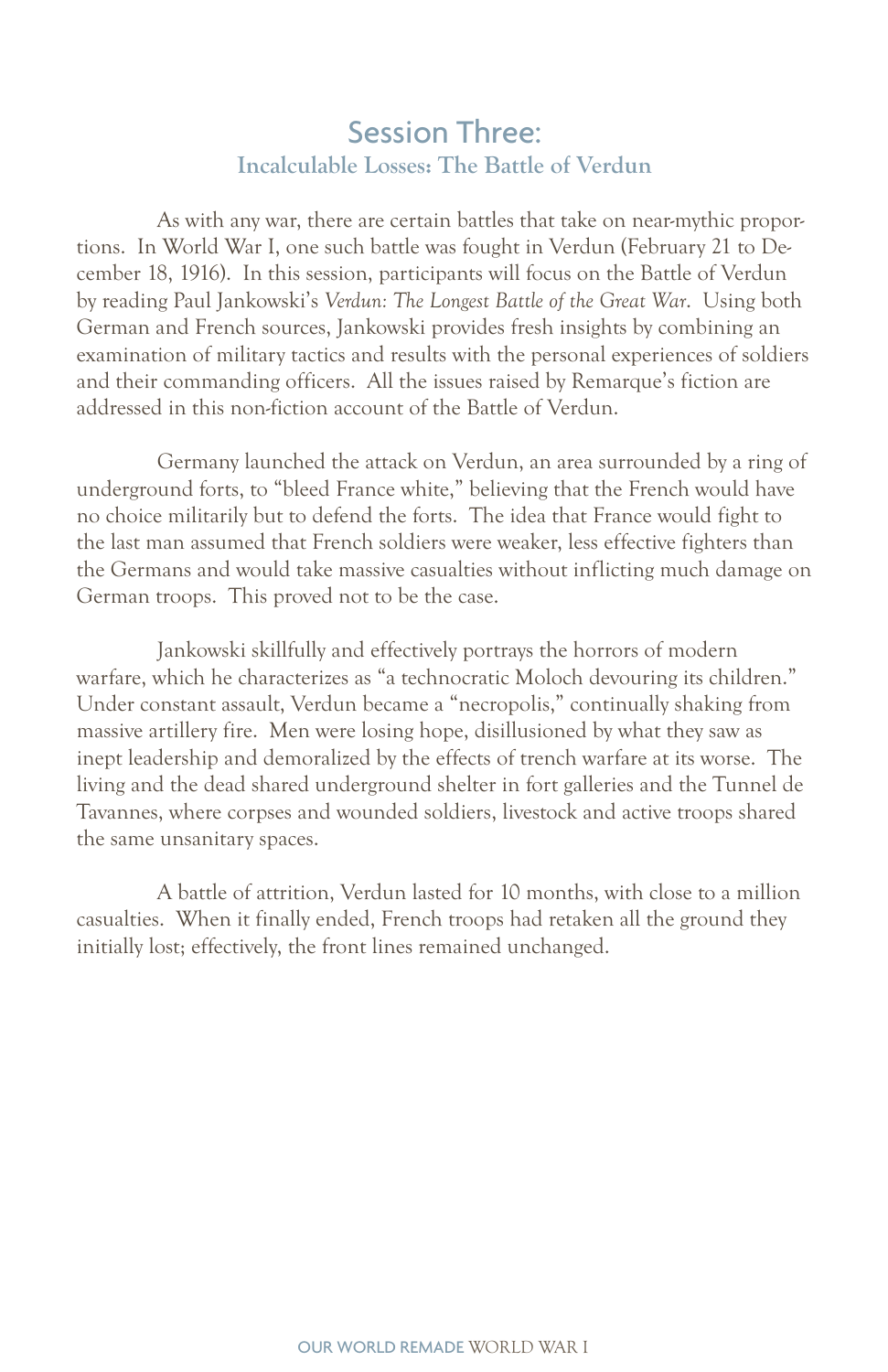## Session Four: **Technology, Horror and Dehumanization**

As Remarque and Jankowski effectively portray, The Great War spawned modern, industrialized, technological warfare. While every war, of necessity, leads to improved and more effective means of waging battle, World War I gave birth to unimaginable horrors.

In May of 1915, less than twelve months after the war started, H.G. Wells was already mourning "man's increasing power of destruction." The way soldiers fought had changed dramatically. The infantry, once dependent on individual marksmanship and hand-to-hand combat, now faced the mechanized horror of the rapid-fire machine gun and of trying to move across fields seeded with landmines and strung with barbed wire. Trench warfare evolved to counter these developments, but this brought its own perils, with the introduction of tanks and chemical warfare in the form of mustard gas and other poisons. No longer was the danger limited to the area immediately around the fighting. Airplanes and ship-board guns could kill from great distances, and the horrors of the battlefield continued to multiply exponentially.

All this, along with the terrible grinding pressure of a soldier's day-to-day struggle to survive, served to demoralize – indeed, to dehumanize – the people involved in the war. Many men began to feel as if they were just great cogs in a merciless machine, interchangeable and thus easily replaced. People on the home front experienced fury and despair upon hearing what was happening on the battlefields while also worrying about the possibility of spies and assassins in their own 'backyards.' (Even England's most famous consulting detective gets into the act in Sir Arthur Conan Doyle's "His Last Bow.")

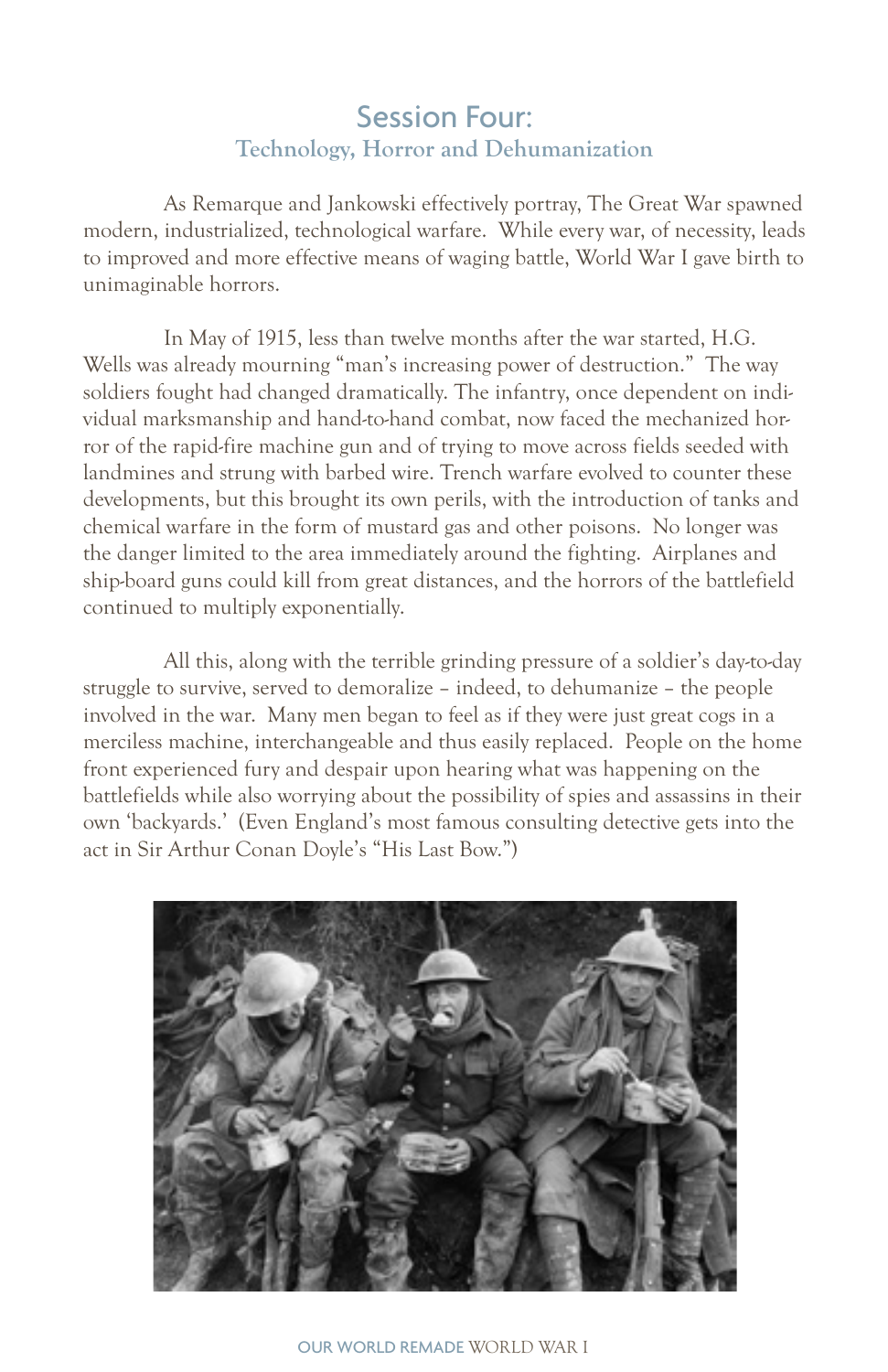The documents, stories and poems in this session provide glimpses into the horror of modern technological warfare. "Private Meyrick – Company Idiot" examines questions of obedience, conformity and bravery in the trenches, while Mary Borden's "Blind" tells the story of a nurse at her absolute breaking point. Letters from a British officer and a German soldier give two views of the Battle of the Somme, and poems such as "Breakfast" and "The Survivor Comes Home" are the poets' ways of coming to some kind of terms with wartime experiences.

## Session Five: **Trying to Make Sense of the Senseless**

At 11:00 a.m. on November 11, 1918, The Great War formally ended. With more than 9 million soldiers dead and more than 20 million injured, along with civilian casualties (direct or indirect) of nearly 10 million, the impact of the fighting was widespread and devastating. The world was left to bury its dead and to try to come to grips with the terrible legacy of mechanized warfare.

Indeed, The Great War had been 'total war,' engulfing nearly all of Europe, soldier and civilian alike. Though the war did not feature the massive national mobilization of World War II, there were economic, social and political pressures put on the countries involved, pressures that would require effort and sacrifice from civilian populations. All of this meant that a great many people, on the battlefields and off, were struggling to make sense of what seemed senseless, especially the dehumanization and horrors of industrialized, technological warfare.

The difficulties of this coming to terms, and the desire to make sure this was the "war to end war," meant that it took six months to draft the Treaty of Versailles. It was finally registered with the League of Nations on October 21, 1919. But it takes more than a treaty to make peace, especially when the point is to develop not just peace among nations but also peace within nations, and within the hearts and minds of their people. The years following The Great War were years of mourning and an intense desire that the horrors of the past four years not be repeated.

This session brings together works that deal with the aftermath of the war and fears about the future. Muriel Spark, born "on the first day of the second month of the last year of the First World War," connects her earliest childhood experiences with the end of the great conflict, while "Paris, November 11, 1918" by Mae Wedderburn Cannan depicts a much more somber reaction to the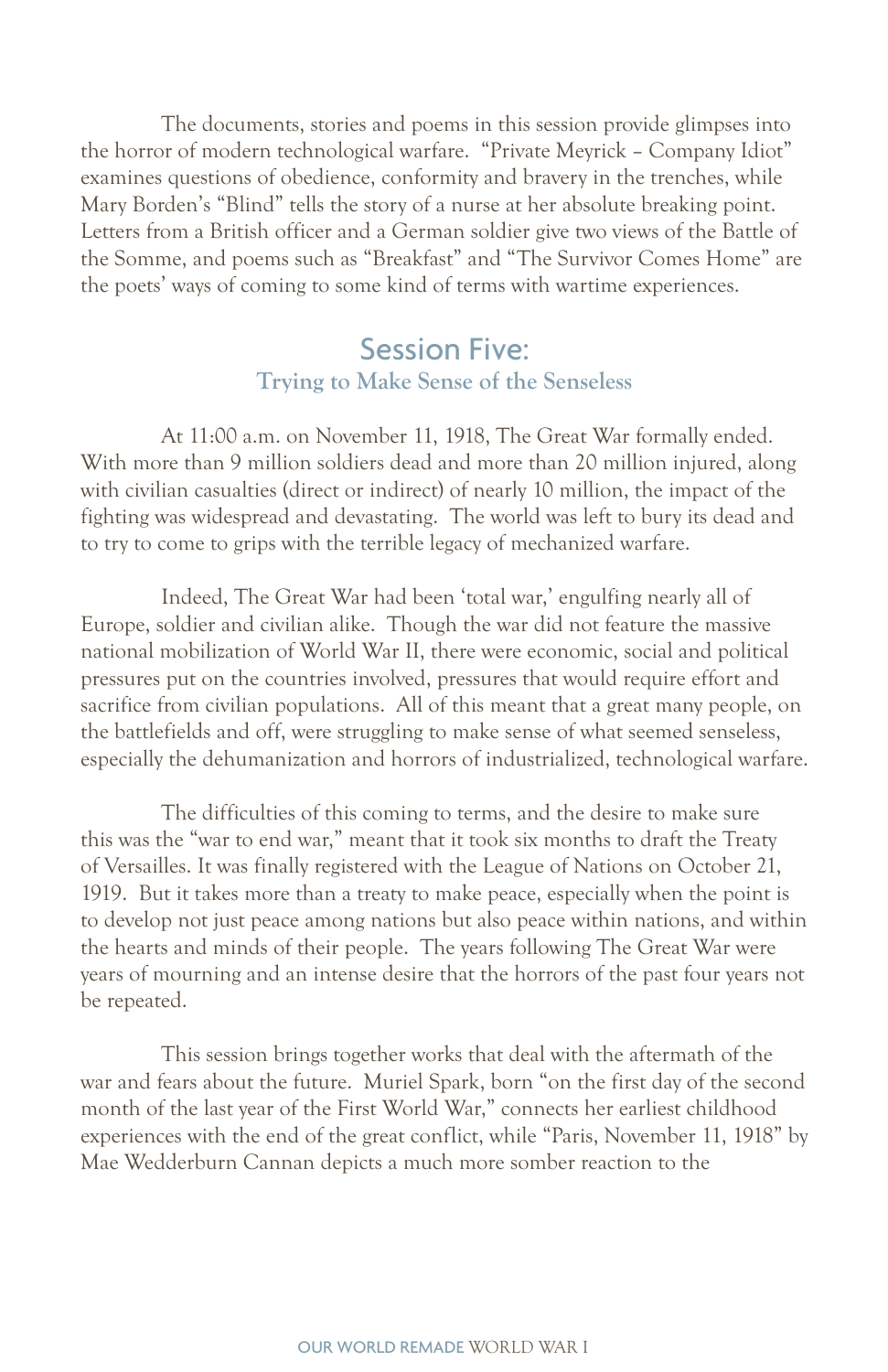declaration of peace. Harold Brighouse's "Once a Hero" addresses the issue of what happens to a soldier once he returns from war, and "Elegy in a Country Churchyard" by G.K. Chesterton points out the injustice of who died and who lived during the four years of World War I.

# Session Six: Those Left Behind: **Love and Loss in The Great War**

Sébastien Japrisot's antiwar novel *A Very Long Engagement*, first published in France in 1991, then in English with translation by Linda Coverdale in 1993, is an intimate and moving portrayal of what it means to be 'left behind' when a loved one disappears during wartime. It ties together the themes of the previous sessions, dealing with the dehumanizing effects of World War I, the misguided patriotism that led to heartless and inhumane acts, the devastation war wreaked on the lives of both soldiers and civilians, and the ways people worked to make sense of The Great War's senselessness.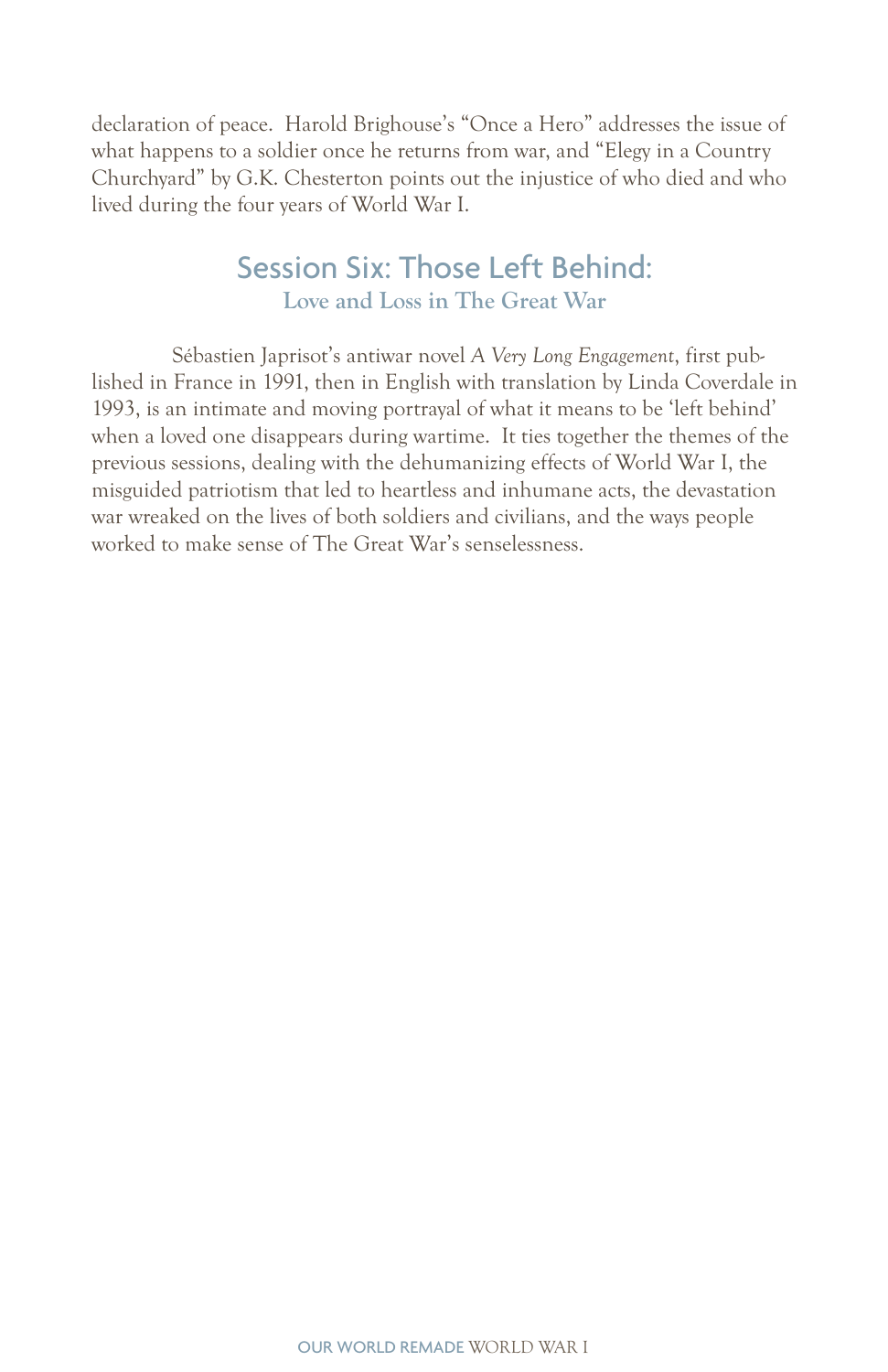# Additional Reading

## **Session Two Companion Works**

*The Sleepwalkers: How Europe Went to War in 1914* by Christopher Clark

An engaging and enlightening look at the factors that led to the outbreak of war in 1914.

*The War That Ended Peace: The Road to 1914* by Margaret MacMillan

A compelling work of "narrative nonfiction" that examines the decisions that eventually led to the outbreak of war, as well as the lives of the people who made those decisions.

*The Guns of August: The Outbreak of World War I* by Barbara W. Tuchman

By focusing on the month leading up to the outbreak of The Great War and the first month of the conflict, this work presents not only the "turning point" of 1914 but the turning point when the world moved from the 19th to the 20th Century.

## **Session Three Companion Works**

*The Somme: The Darkest Hour on the Western Front* by Peter Hart

Hart, an oral historian in London's Imperial War Museum, combines narration with quotations from those who participated in the Battle of the Somme way that brings the bloody, months-long battle to life.

*Passchendaele: The Untold Story* by Robin Prior and Trevor Wilson

Through a focus on the political dimensions of the war in Flanders in general, and the fighting at Passchendaele in particular, Prior and Wilson explore the bloody futility of this battle on the Western Front.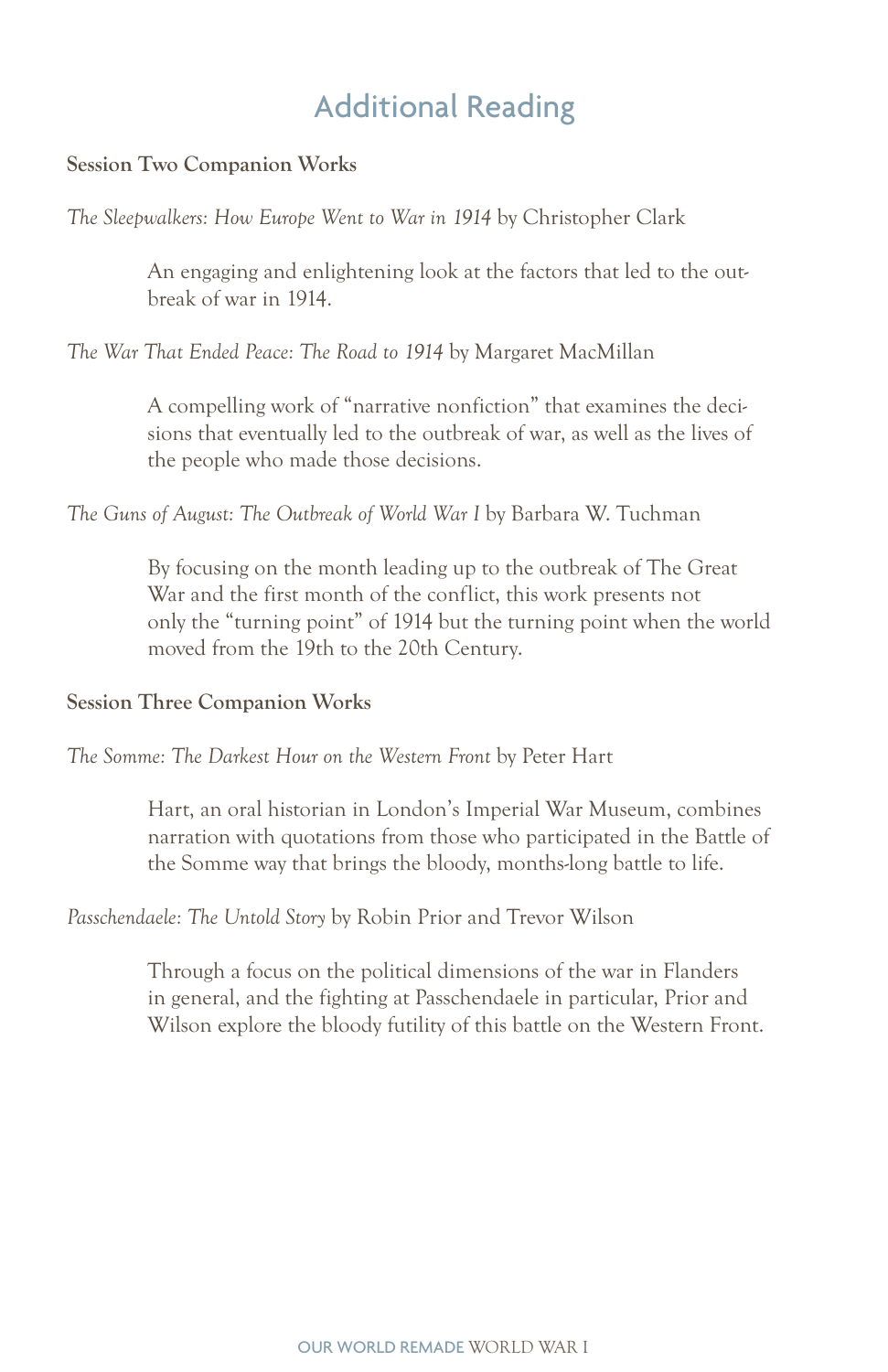## **Session Four Companion Works**

#### *The Great War and Modern Memory* by Paul Fussell

Long considered a classic, this volume explores the war through personal writing such as diaries and letters, as well as novels and poems. Fussell demonstrates how authors used their works to remember and memorial ize the events of the war.

*Goodbye to All That: An Autobiography* by Robert Graves

This memoir by the acclaimed poet moves from his childhood in England to the unimaginable horrors of his experiences in The Great War.

### **Session Five Companion Works**

*The First World War: A Very Short Introduction* by Michael Howard

A clear, concise overview of World War I.

*The First World War* by John Keegan

A well-written account of the war, with a special emphasis on military strategies and tactics.

*A World Undone: The Story of the Great War, 1914 to 1918* by G.J. Meyer

A popular historian's overview of World War I, this is a work of both general narrative history and an intimate portrait of individual lives changed forever by the conflict.

#### **Literary Collections**

*World War One Short Stories* (Dover Thrift Editions) edited by Bob Blaisdell

A good collection of stories that includes not only American and British writers, but also German, French and Russian. Many of the writers are veterans of World War I.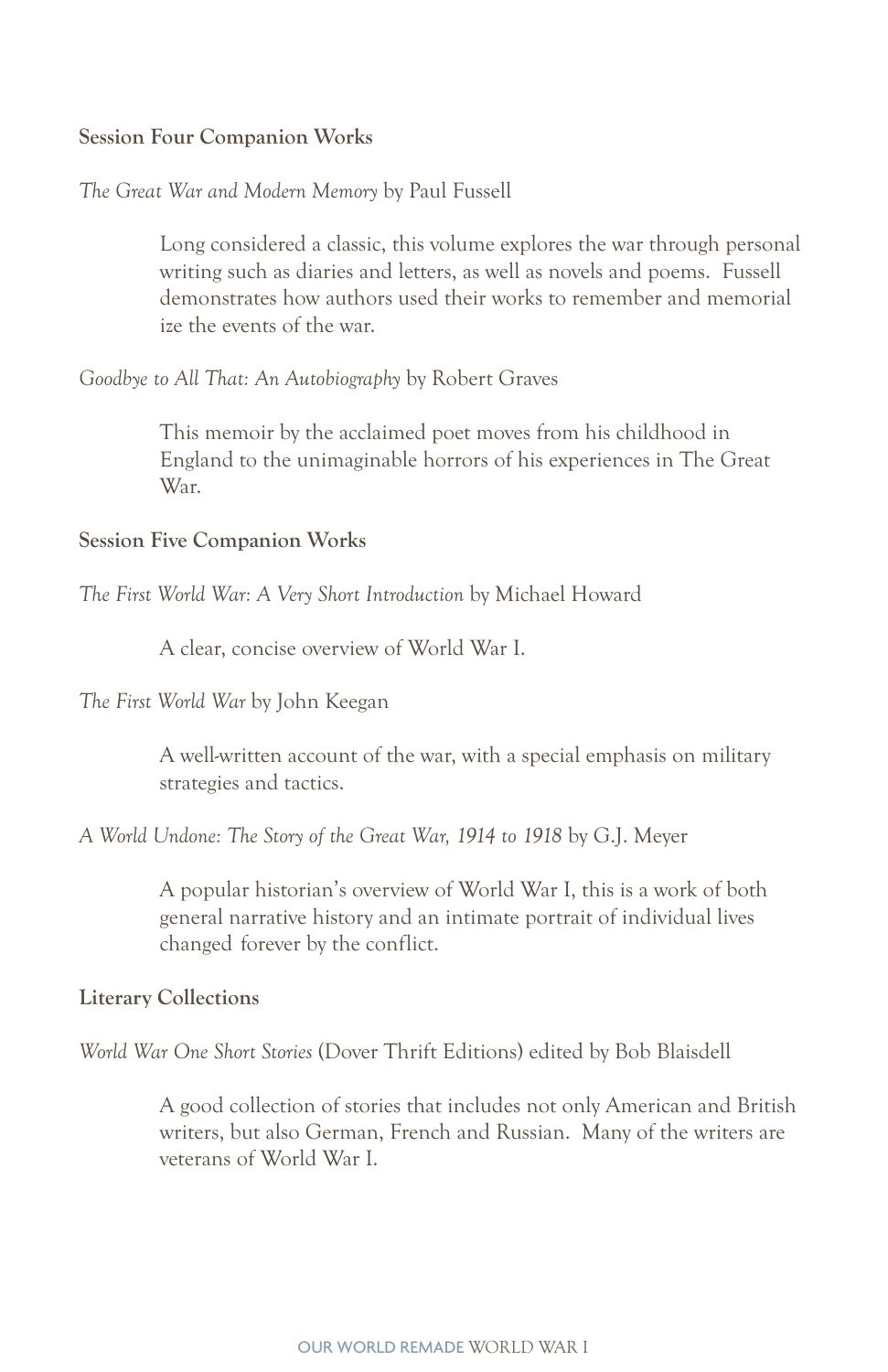*The Cambridge Companion to the Poetry of the First World War*  edited by Santanu Das

> In addition to the poetry of World War I, this collection includes informative essays on the historical context of the works, critical assessments of poets and their poetry, and a detailed chronology.